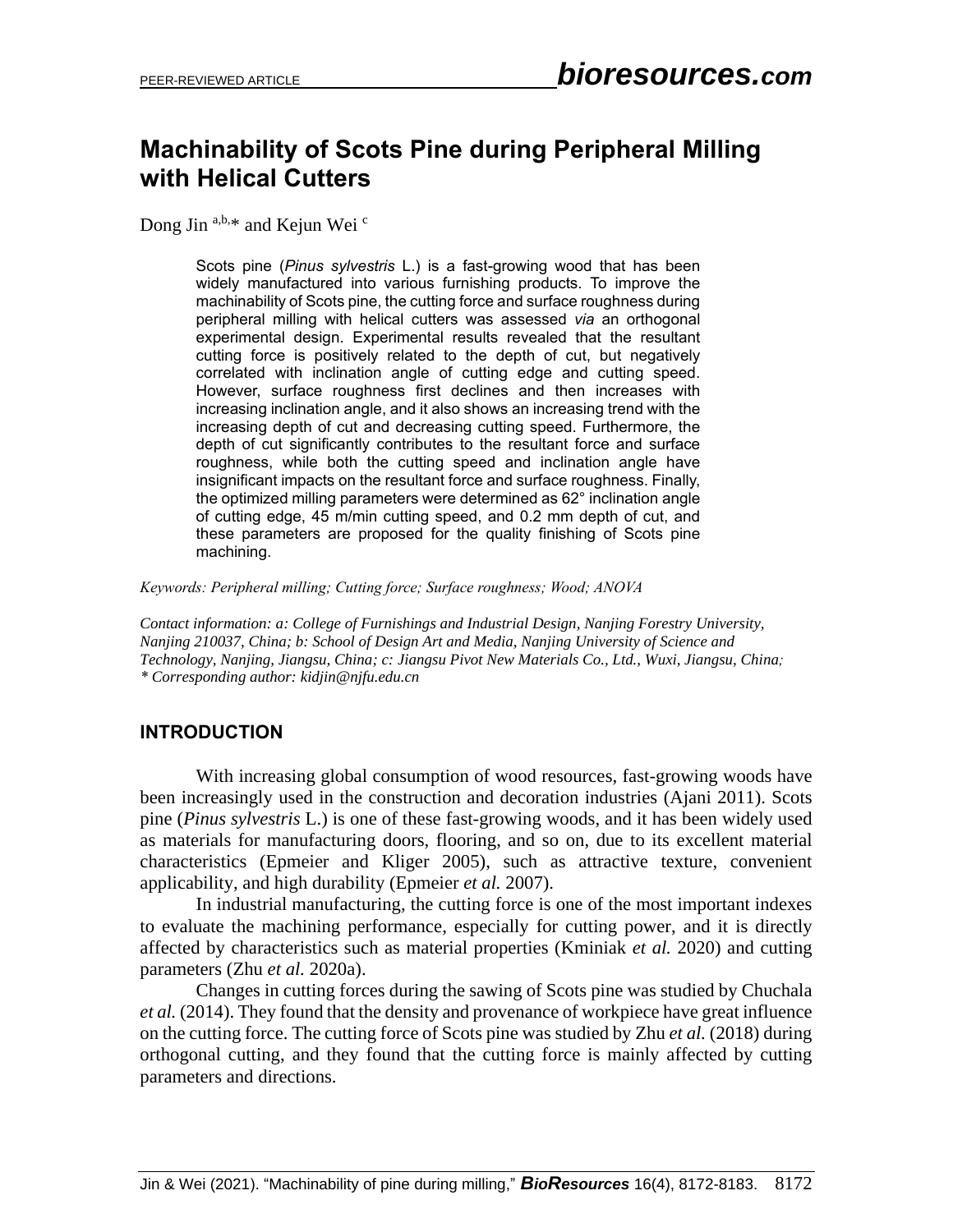In the related research, influence of spiral grain angle on the cutting power was explored by Pinkowski *et al.* (2016) in milling of Scots pine. The study revealed that cutting power during milling against the grain was lower than that during milling with the grain. Furthermore, Chuchala *et al.* (2020) investigated the changes in cutting power for different drying conditions during sawing of pine and beech. The work showed that wood moisture content is a crucial factor affecting cutting power. Guo *et al.* (2015) studied the influence of various cutting thicknesses on the cutting force of wood flour/polyvinyl chloride composite during peripheral milling. It was found that the maximum tangential force and the maximum normal force under high speed are smaller than those under low speed. Li *et al.* (2017) investigated the influence of milling parameters on tangential force and normal force during milling of gypsum fiber composite. The results showed that the tangential and normal forces increased with the increase of depth of cut. However, the cutting force decreased with the increase of rotation speed.

Surface roughness plays an important role in the quality of product. Surface imperfections may be induced on the machined surface, thereby reducing the final quality (Davim *et al.* 2008). The average arithmetic deviation of the roughness profile during cylindrical milling of the board edges was studied by Sedlecky *et al.* (2018), and the best surface quality was obtained by decreasing the feed speed and increasing the cutting speed. Davim *et al.* (2007a,b) investigated the defects and delamination during drilling of medium-density fiberboard. They proposed that a higher cutting speed should be used in terms of greater material remove rate and minimal delamination. In related research, the changes in surface roughness during milling of medium-density fiberboard was explored by Davim *et al.* (2009). Their work showed that the spindle speed has great influence on the surface roughness, and high-speed cutting is also adopted to be used in the milling of medium-density fiberboard for the high surface quality. Meanwhile, a literature survey on the material machining was presented by Abrao *et al.* (2007) and their results indicated that cutting parameters and tool geometries impact the machined surface.

During industrial cutting of Scots pine, straight tooth milling is one of the most commonly used cutting methods. However, Scots pine is an inhomogeneous material. During straight tooth milling, the cutting edge is cut into and cut off from workpiece at the same time, and it easily leads to edge-breaking and surface damage. How to improve the machinability of Scots pine has been an urgent problem to be solved for the wood manufacturing industries. Recently, the helical cutter, a cutting tool with inclined cutting edges, has been widely used in the machining of hard-to-cut materials, such as stone-based composite, fiber-reinforced material, and others. Because the shape of the cutting edge is helical, the cutting edge is cut into and cut off from workpiece in sequence during peripheral milling with helical cutters. Therefore, helical cutters have greater cutting stability and efficiency than that of straight tooth cutters (Zhu *et al.* 2020b). According to a review of the literature, there are no articles that focus on the cutting performance of Scots pine, especially its cutting performance during peripheral milling with helical cutters.

This work aims to improve the cutting performance of Scots pine. A series of peripheral milling experiments were performed by diamond helical cutters. Main attention was focused on the cutting forces and cutting quality in terms of inclination angle of the cutting edge, cutting speed, and depth of cut. The experimental results are intended to provide a scientific guidance for the industrial machining of Scots pine.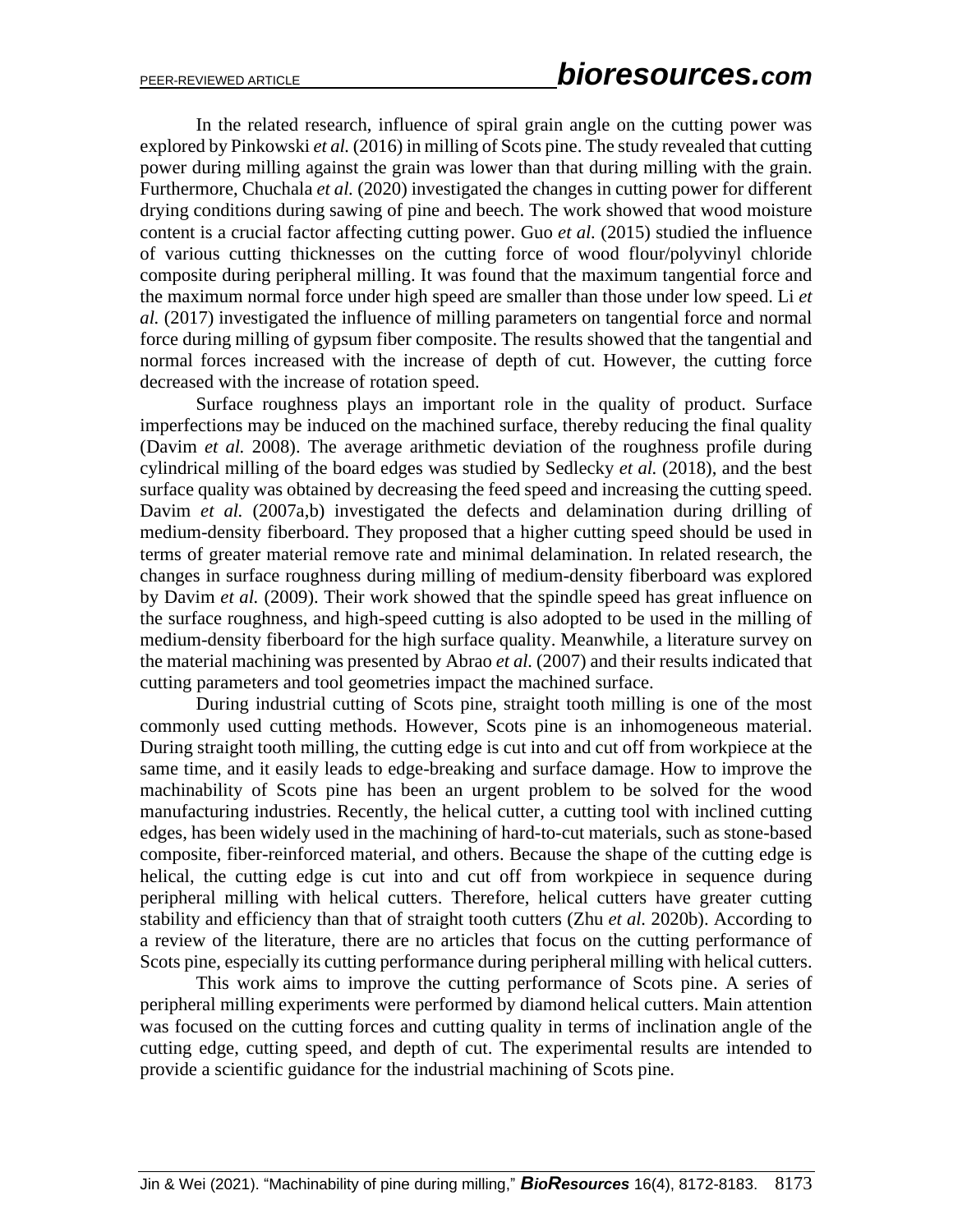# **EXPERIMENTAL**

# **Workpiece and Cutting Tool**

Scots pine originating from England was used as the testing samples, which were obtained from the middle part of the log with average annual rings width of 8.1 mm. In this study, 27 samples were adopted. They were all in the shape of rectangular blocks, with dimensions of 140 mm  $\times$  80 mm  $\times$  5 mm (L  $\times$  W  $\times$  T, Fig. 1a). Meanwhile, physical and mechanical properties of samples, including density, modulus of rupture, modulus of elasticity, and moisture content, were measured five times based on Chinese standards of GB/T1933-91, GB/T1936.1-91, GB/T1936.2-91 and GB/T1931-91, respectively (Table 1).



**Fig. 1.** Schematic diagram of the experiment

| <b>Table 1. Material Properties of Scots Pine</b> |
|---------------------------------------------------|
|---------------------------------------------------|

| Density                 | <b>Modulus of Rupture</b> | <b>Modulus of Elasticity</b> | Moisture Content |
|-------------------------|---------------------------|------------------------------|------------------|
| $0.5$ g/cm <sup>3</sup> | 69 MPa                    | 12416 MPa                    | 11.4%            |

Integral polycrystalline diamond (PCD) cutters with inclined cutting edges were used in this work, *i.e.*, the PCD inserts were welded on the cutter body. The tools were manufactured by Leuco Precision Tooling Co., Ltd. (TaiCang, China). The material properties of PCD cutting tool including modulus of elasticity, thermal conductivity, and hardness were 800 GPa, 560 W⋅m<sup>-1</sup>⋅K<sup>-1</sup>, and 8000 HV (Zhu *et al.* 2020b). The tool geometries are listed in Fig. 1b and Table 2.

**Table 2.** Tool Geometries of Diamond Cutting Tools

| No. | Inclination  | Rake         | Clearance   | Tool             | <b>Tooth Number</b> | Width of cutter |
|-----|--------------|--------------|-------------|------------------|---------------------|-----------------|
|     | Anale        | Anale        | Anale       | Diameter         |                     |                 |
|     | $57^\circ$   | 10°          | $8^{\circ}$ | $140 \text{ mm}$ |                     | 8 mm            |
|     | $62^{\circ}$ | $10^{\circ}$ | $8^{\circ}$ | 140 mm           |                     | 8 mm            |
|     | $70^{\circ}$ | 10°          | $8^{\circ}$ | 140 mm           |                     | 8 mm            |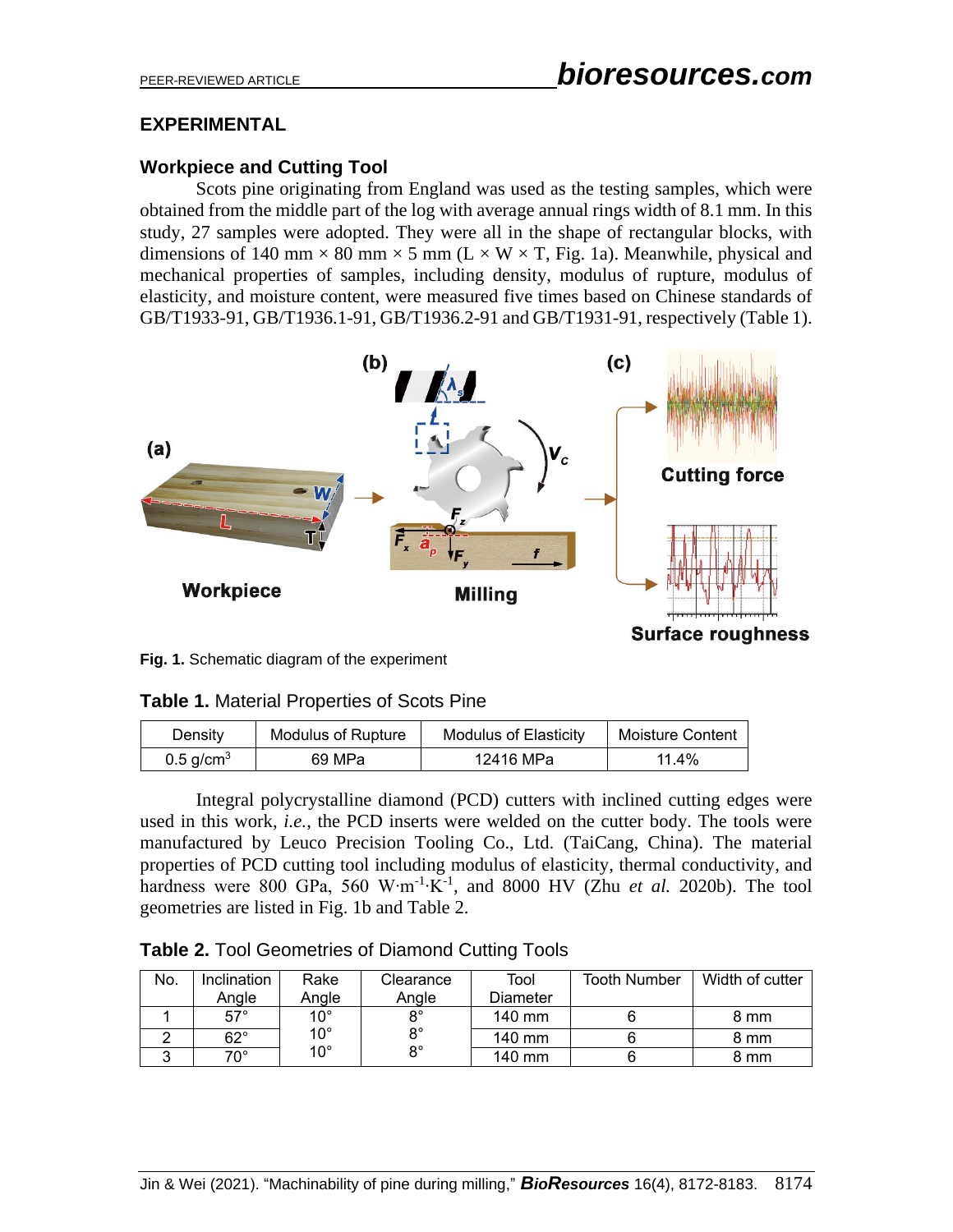#### **Experimental Equipment**

As shown in Figs. 1b and c, up-milling was conducted on a computer numerical control (CNC) machining center (MGK01, Nanxing Machinery Co., Ltd., Guangzhou, China) with a constant feeding rate (*f*) of 10 m/min, and the feeding direction was parallel to the wood fiber. For the measurement of cutting forces, a three-component dynamometer (Kistler 9257B, Kistler Group, Winterthur, Switzerland) was used to monitor the dynamic cutting forces, and a professional data processing software (Kistler 5070A amplifier, 3.2.0.0, Kistler Group, Winterthur, Switzerland) was applied for analysis and calculation. As shown in Fig. 1(b),  $F_x$  is the cutting force component parallel to the feeding direction,  $F<sub>y</sub>$  is the cutting force component perpendicular to the feeding direction, and  $F<sub>z</sub>$  is cutting force component parallel to the axial direction. In this study, the resultant force  $F_r$  was adopted as the main evaluated index to describe the changes of dynamic force at different cutting speed  $(v_c)$  and depth of cut  $(a_p)$ , which was obtained by Eq. 1 (Cao *et al.* 2019):

$$
F_{\rm r} = \sqrt{F_{\rm x}^2 + F_{\rm y}^2 + F_{\rm z}^2}
$$
 (1)

The surface quality was measured with a surface profiler (S-NEX001SD-12, Tokyo Seimitsu Co., Ltd., Tokyo, Japan) by scanning the machined surface of Scots pine, and then *R*<sup>a</sup> was used to evaluate surface smoothness, which was calculated using ACCTee software (Accretech, Tokyo Seimitsu Co., Ltd., V 5.6.11.0, Tokyo, Japan).

#### **Experimental Design**

The Taguchi method (Gaitonde *et al.* 2008a) was adopted in this work, and three different levels were selected for inclination angle of cutting edge, cutting speed, and depth of cut (Table 3). Based on the orthogonal Latin square table L<sub>9</sub> (3<sup>3</sup>) (Gaitonde *et al.* 2008b), the experimental design is determined as shown in Table 4. For each combination of cutting parameters, the cutting forces and surface roughness were measured five times.

|        | <b>Experimental Factors</b>    |                       |                      |  |  |
|--------|--------------------------------|-----------------------|----------------------|--|--|
| Levels | Inclination edge $(\lambda_s)$ | Cutting speed $(v_c)$ | Depth of cut $(a_p)$ |  |  |
|        | $54^\circ$                     | $35 \text{ m/min}$    | 0.2                  |  |  |
|        | 62°                            | $40 \text{ m/min}$    | 0.6                  |  |  |
|        | 70°                            | $45 \text{ m/min}$    |                      |  |  |

**Table 3.** Milling Parameter Levels

|  | Table 4. Orthogonal Experimental Design |  |
|--|-----------------------------------------|--|
|  |                                         |  |

| No. | Inclination edge $(\lambda_s)$ | Cutting speed $(v_c)$ | Depth of cut $(a_p)$ |
|-----|--------------------------------|-----------------------|----------------------|
|     | $54^{\circ}$                   | 35 m/min              | $0.2 \text{ mm}$     |
| 2   | $54^{\circ}$                   | 40 m/min              | $0.6$ mm             |
| 3   | $54^{\circ}$                   | 45 m/min              | $1.0 \text{ mm}$     |
| 4   | $62^\circ$                     | $35 \text{ m/min}$    | $0.6$ mm             |
| 5   | $62^\circ$                     | 40 m/min              | $1.0 \text{ mm}$     |
| 6   | $62^\circ$                     | 45 m/min              | $0.2 \text{ mm}$     |
|     | $70^{\circ}$                   | 35 m/min              | $1.0 \text{ mm}$     |
| 8   | $70^{\circ}$                   | 40 m/min              | $0.2 \text{ mm}$     |
| 9   | $70^{\circ}$                   | 45 m/min              | $0.6$ mm             |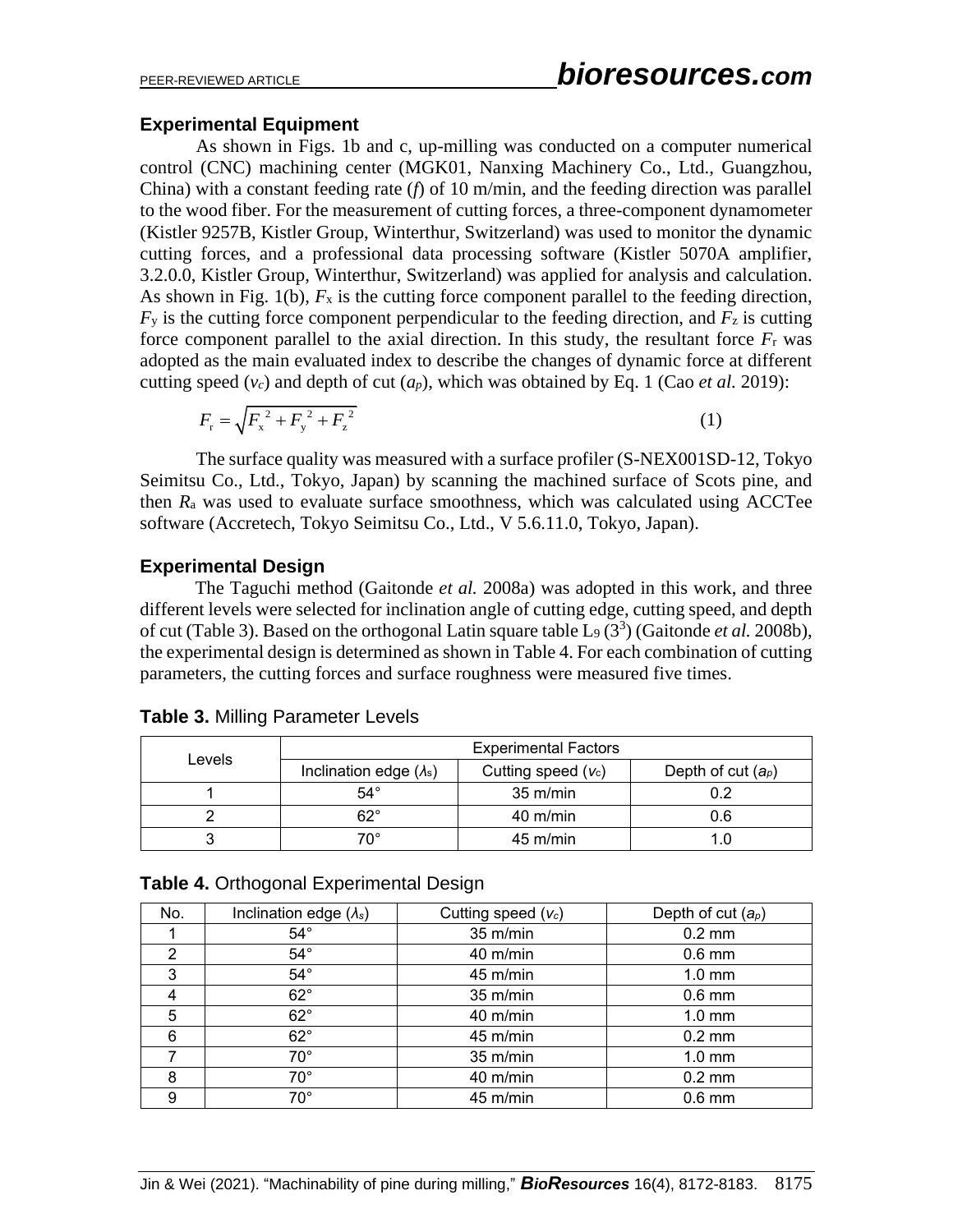# **RESULTS AND DISCUSSIONS**

### **Range Analysis of Resultant Cutting Force**

Table 5 shows the results from resultant cutting force based on range analysis. The range value  $(R)$  is the difference between the maximum value and the minimum value of  $K_i$ , namely the values of resultant force at different inclination angles of cutting edge, cutting speed, and depth of cut (Ying *et al.* 2007). Meanwhile, a larger *R*-value indicates that the factor has a greater influence on the results. As given in Table 5, the *R*-values of inclination angle  $(R_{\lambda s})$ , cutting speed  $(R_{\nu c})$ , and depth  $(R_{ap})$  were 15.8, 32.4, and 134.7, respectively. Thus, the factor of inclination angle had greater effect than that of cutting speed, followed by the inclination angle  $(R_{ap} = 134.7 > R_{vc} = 32.4 > R_{\lambda s} = 15.8)$ .

| No.   | Inclination angle $(\lambda_s)$ | Cutting speed $(v_c)$ | Depth of cut $(a_p)$ | Resultant Force $(Fr)$ |
|-------|---------------------------------|-----------------------|----------------------|------------------------|
|       | $54^{\circ}$                    | $35 \text{ m/min}$    | $0.2 \text{ mm}$     | 134.5 N (5.56)         |
| 2     | $54^{\circ}$                    | 40 m/min              | $0.6$ mm             | 142.6 N (7.77)         |
| 3     | $54^\circ$                      | 45 m/min              | $1.0$ mm             | 230.6 N (17.81)        |
| 4     | $62^\circ$                      | 35 m/min              | $0.6$ mm             | 143.7 N (9.77)         |
| 5     | $62^\circ$                      | $40 \text{ m/min}$    | $1.0 \text{ mm}$     | 238.4 N (19.24)        |
| 6     | $62^\circ$                      | 45 m/min              | $0.2 \text{ mm}$     | 103.0 N (6.81)         |
| 7     | $70^{\circ}$                    | $35 \text{ m/min}$    | $1.0 \text{ mm}$     | 261.7 N (22.33)        |
| 8     | $70^{\circ}$                    | 40 m/min              | $0.2 \text{ mm}$     | 89.1 N (6.35)          |
| 9     | $70^{\circ}$                    | 45 m/min              | $0.6$ mm             | 109.3 N (10.52)        |
| $K_1$ | 169.2                           | 180.0                 | 108.9                |                        |
| $K_2$ | 161.7                           | 156.7                 | 131.9                |                        |
| $K_3$ | 153.4                           | 147.6                 | 243.6                |                        |
| R     | 15.8 $(R_{\text{As}})$          | 32.4 $(R_{\nu c})$    | 134.7 $(R_{ap})$     |                        |

**Table 5.** Range Analysis of Resultant Force *F*r\*

\* Note: Average values and standard deviations of resultant force were obtained based on five data points

Figure 2 shows the effects of milling parameters on the resultant cutting force *F*<sup>r</sup> based on results from Table 5. The resultant force decreased with the increasing inclination angle of cutting edge. As inclination angle increased, the tool-edge became more easily cut into and off the workpiece, *i.e.*, less resistance was acted upon the tool-edge. Thus, the *F*<sup>r</sup> showed a negative trend with the inclination angle. Furthermore, it can be obtained from Fig. 2 that the  $F_r$  decreased with the increasing cutting speed  $(v_c)$  and decreasing depth of cut  $(a_p)$ . This phenomenon was caused by volume of removed material. As shown in Fig. 3, the material removal amount was mainly determined by the feed peer tooth and cutting thickness (Eqs. 3 and 4) (Zhu *et al.* 2020b),

$$
f_z = \frac{\pi D f}{60 v_c z} \tag{3}
$$

$$
a_{\rm av} = \frac{\pi f \sqrt{a_p D}}{60 v_c z} \tag{4}
$$

where  $f_z$  is the feed peer tooth in mm, *D* is the tool diameter of 140 mm, *f* is the feed speed with 10 m/min,  $v_c$  is the cutting speed in m/s, *z* is the tooth number of 6,  $a_{av}$  is the average cutting thickness in mm, and  $a_p$  is the depth of cut in mm.

There was a changing relation between cutting parameter and volume of removed material. As shown in Fig. 3, when the feed speed was constant, with the increase of cutting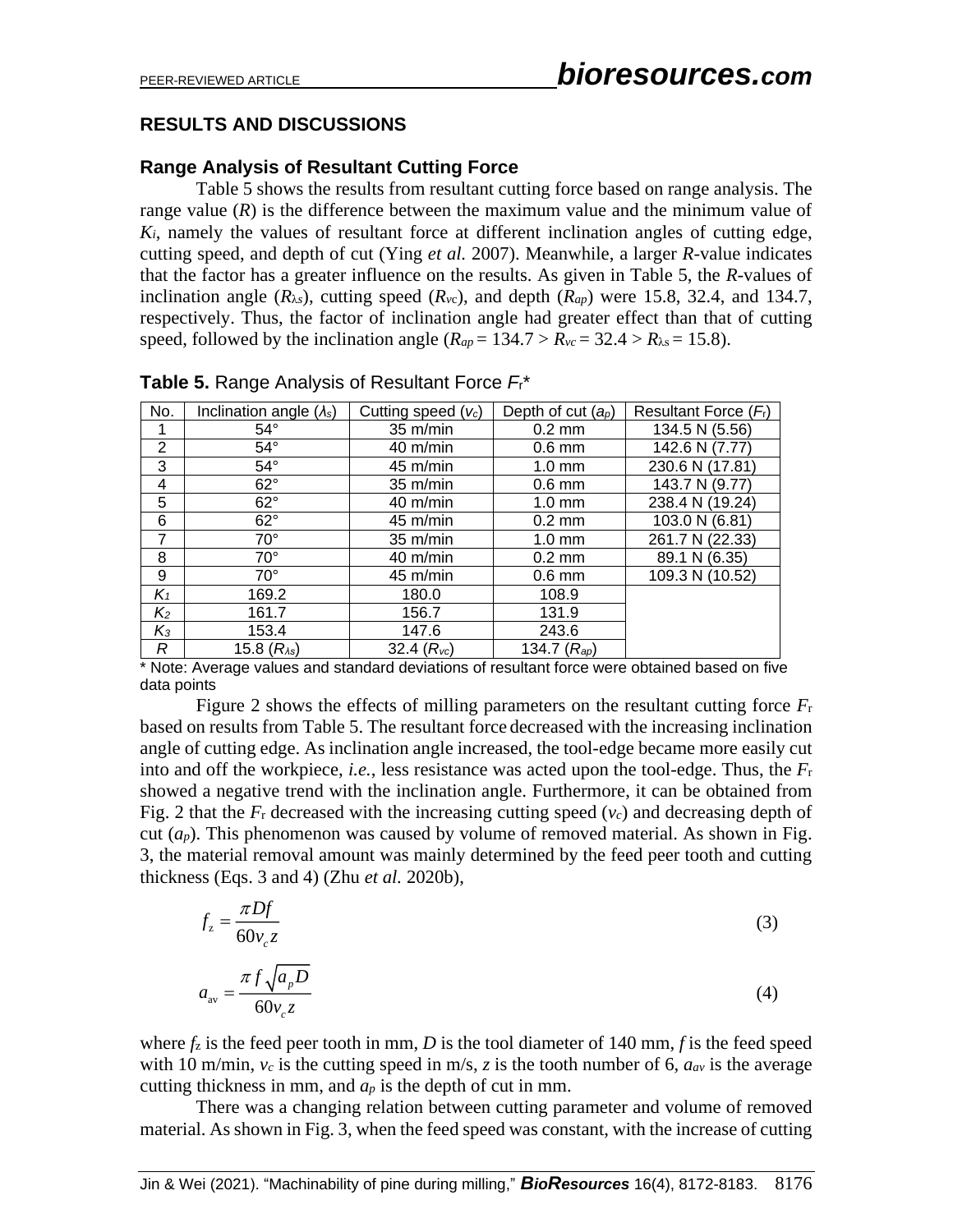speed, less chip volume was removed by the cutter in terms of lower values of feed per tooth and cutting thickness. The cutter received less resistance from the removal material. Thus, the resultant force was negatively correlated with cutting speed. However, as depth of cut increases, greater chip volume was removed by the cutter with respect of higher values of cutting thickness, and high resistance from removal material was acting on the cutting tool. Therefore, the resultant force was positively related with the depth of cut.



**Fig. 2.** Changes in resultant force *F*<sup>r</sup> with different milling parameters



**Fig. 3.** Removal volume at different cutting speed and depth of cut

During wood machining, low cutting forces can have a positive influence on the tool life and energy consumption. Therefore, the lowest resultant force is advisable to be adopted. According to the *K*-value of each factor in Table 5, the lowest resultant force was obtained at the cutting combination of  $\lambda s_3 v_c s a_p$ , namely the inclination angle of 70°, cutting speed of 45 m/min, and depth of 0.2 mm. In general, the optimal milling parameter for the lowest resultant force was selected as follows: 70° inclination angle of cutting edge, 45 m/min cutting speed, and 0.2 mm depth of cut.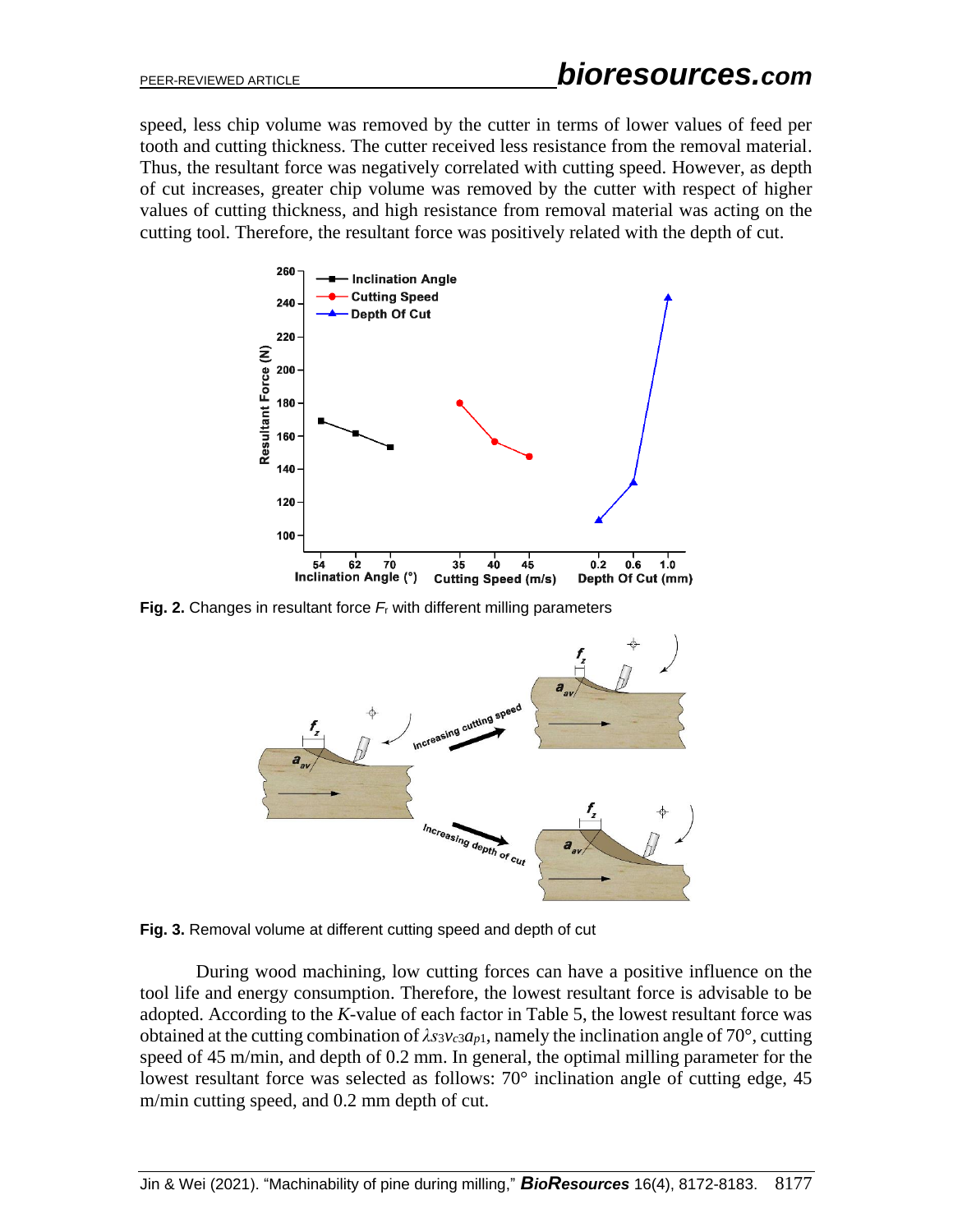### **Research of Analysis of Variance on Resultant Force**

To accurately evaluate the influence degree of each factor on cutting force, analysis of variance (ANOVA) was used to evaluate the prominence of each factor using SPSS software (IBM, International Business Machines Inc., V 24.0.0.0, Armonk, NY, USA), and 95% confidence level was selected (Floyd and Gurevitch 1998), *i.e.*,  $\alpha = 0.05$ ,  $F_{0.05} = 19.0$ (Li *et al.* 2020). If the *F*-value of a factor is bigger than the *F*0.05 of 19.0, the prominence of this factor can be judged as significant. In another case, when *F*-value was smaller than 19.0, it indicates this factor was insignificant (Jaeger 2008). Table 6 shows the ANOVA results for resultant cutting force. The *F*-values of inclination angle  $(F_{\lambda s})$ , cutting speed  $(F_{vc})$ , and depth of cut  $(F_{ap})$  were 1.2, 5.2, and 96.3, respectively. It can be concluded that the only the depth of cut has significant contribution to the resultant force ( $F_{ap} = 96.3$ )  $F_{0.05} = 19.0$ ), while both inclination angle and cutting speed have insignificant influence on the resultant force  $(F_{\lambda s} = 1.2 < F_{0.05} = 19.0)$ , and  $F_{\nu c} = 5.2 < F_{0.05} = 19.0)$ .

| Factors           | Sum of Squares | Degrees of Freedom | F-value               | Prominence    |
|-------------------|----------------|--------------------|-----------------------|---------------|
| Inclination angle | 377.9          |                    | 1.2 $(F_{\lambda s})$ | Insignificant |
| Cutting speed     | 1669.0         |                    | 5.2 $(Fvc)$           | Insignificant |
| Depth of cut      | 31150.0        |                    | 96.3 $(F_{ap})$       | Significant   |
| Error             | 323.4          |                    |                       |               |
| Total             | 8380.1         |                    |                       |               |

**Table 6.** ANOVA Results of Resultant Cutting Force *F*<sup>r</sup>

#### **Range Analysis of Surface Roughness**

Table 7 shows the results for surface roughness based on range analysis. The *R*values of inclination angle  $(R_\lambda s)$ , cutting speed  $(R_\nu c)$ , and depth  $(R_{\alpha\rho})$  were 0.8, 0.5, and 1.9, respectively. Hence, the factor of depth of cut had the greatest impact on the surface roughness, followed by the inclination angle and cutting speed, which is judged by the highest *R*-value of depth of cut ( $R_{ap} = 1.9$ ), followed by the inclination angle ( $R_{\lambda s} = 0.8$ ) and cutting speed  $(R<sub>vc</sub> = 0.5)$ .

| No.            | Inclination angle $(\lambda_s)$ | Cutting speed $(v_c)$ | Depth of cut $(a_p)$ | Surface Roughness (R <sub>a</sub> ) |
|----------------|---------------------------------|-----------------------|----------------------|-------------------------------------|
| 1              | $54^{\circ}$                    | $35 \text{ m/min}$    | $0.2 \text{ mm}$     | $2.5 \,\mathrm{\upmu m}$ (0.07)     |
| $\overline{2}$ | $54^{\circ}$                    | $40 \text{ m/min}$    | $0.6$ mm             | $3.1 \,\mu m$ (0.08)                |
| 3              | $54^{\circ}$                    | $45 \text{ m/min}$    | $1.0 \text{ mm}$     | 4.4 $\mu$ m (0.11)                  |
| 4              | $62^\circ$                      | $35 \text{ m/min}$    | $0.6$ mm             | $2.8 \mu m (0.05)$                  |
| 5              | $62^\circ$                      | $40 \text{ m/min}$    | $1.0 \text{ mm}$     | $3.2 \mu m (0.08)$                  |
| 6              | $62^\circ$                      | $45 \text{ m/min}$    | $0.2 \text{ mm}$     | $1.5 \,\mathrm{\upmu m}$ (0.04)     |
| $\overline{7}$ | $70^{\circ}$                    | $35 \text{ m/min}$    | $1.0 \text{ mm}$     | $3.9 \,\mu m$ (0.09)                |
| 8              | $70^\circ$                      | $40 \text{ m/min}$    | $0.2 \text{ mm}$     | $1.8 \mu m (0.03)$                  |
| 9              | $70^{\circ}$                    | $45 \text{ m/min}$    | $0.6$ mm             | $2.0 \mu m (0.04)$                  |
| $K_1$          | 3.3                             | 3.1                   | 1.9                  |                                     |
| $K_{2}$        | 2.5                             | 2.7                   | 2.6                  |                                     |
| $K_3$          | 2.6                             | 2.6                   | 3.8                  |                                     |
| R              | $0.8(R_{As})$                   | $0.5(R_{\rm vc})$     | 1.9 $(R_{ap})$       |                                     |

**Table 7.** Range Analysis of Surface Roughness *R*<sup>a</sup> \*

\* Note: Average values and standard deviations of surface roughness were obtained based on five data points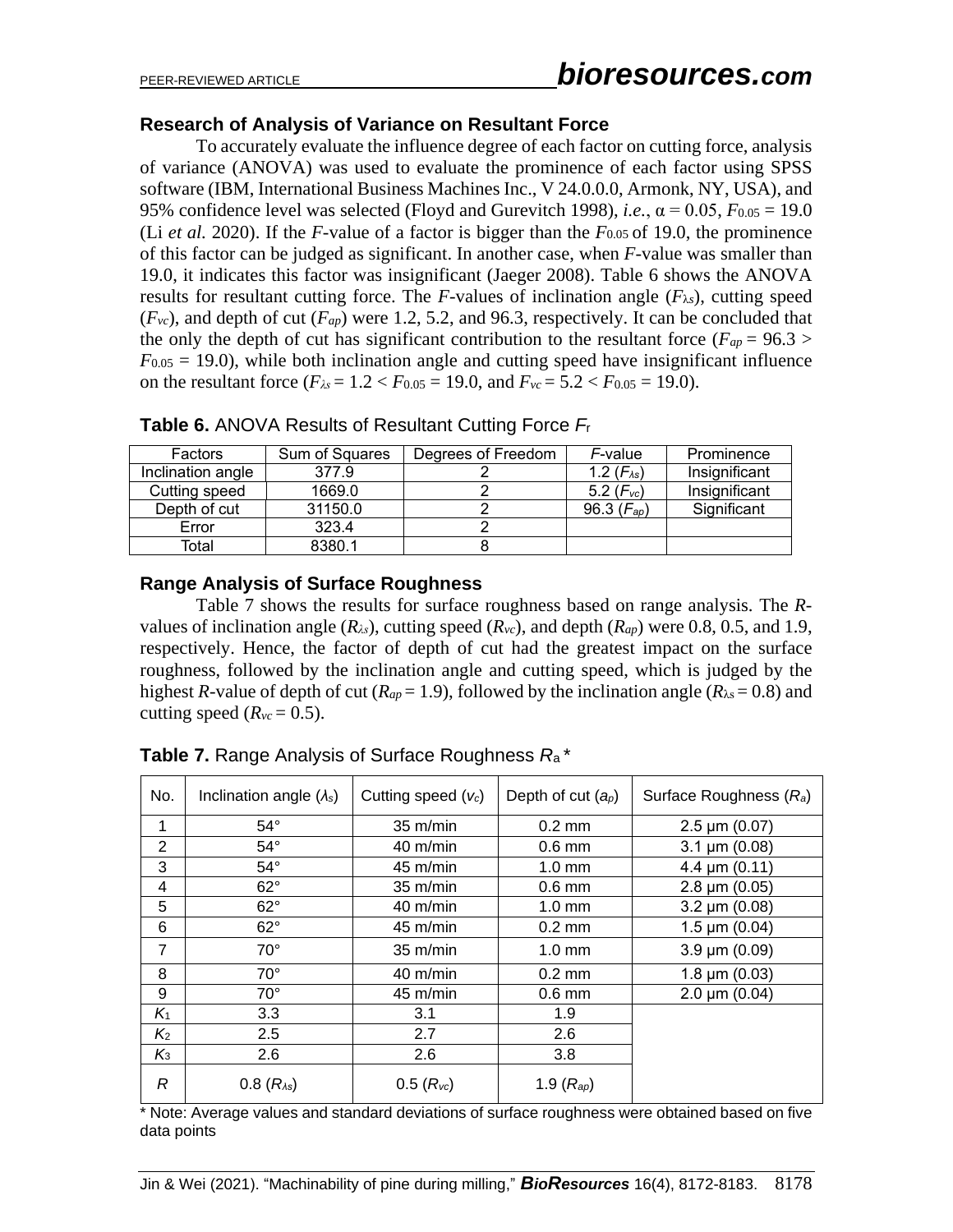Figure 4 presents the changes in surface roughness of Scots pine based on the results from Table 7. It shows that the surface roughness decreased first and then increased as the inclination angle of cutting edge was increased. Furthermore, the surface roughness was negatively correlated to cutting speed, but positively related to depth of cut. Scots pine is a fast-growing tree with a structure consisting of filamentous fiber. As the inclination angle was increased, the tool-edge was able to cut off wood fiber more easily, thereby leading to surface roughness. As the inclination angle continued to increase from 62° to 70°, the surface roughness instead increased. This phenomenon was caused by the failure mode of fiber. With the increase of inclination angle, greater force was acting in the axial direction of workpiece, which was perpendicular to the direction of wood fiber. The wood fiber was torn from the machined surface, thereby resulting in the generation of a burr. Hence, the surface quality of Sots pine during peripheral milling with a helical cutter first improved and then worsened with the increase of inclination angle. Based on the changes in average chip thickness and feed per tooth mentioned above, both the average chip thickness and feed per tooth increased with the reduced cutting speed and increased depth of cut. The cutting edge received the higher resistance from Scots pine due to the larger volume of chip material removed by the rake face, it reduced the milling stability and raised tool vibration during milling. Therefore, the increasing cutting speed and decreasing depth of cut lead to lower surface roughness, namely a smoother machined surface.



**Fig. 4.** Changes in surface roughness *R<sup>a</sup>* with different milling parameters

During wood machining, the lowest surface roughness possible of cutting surface is required for a smoother surface. The minimal surface roughness was adopted as the evaluation standard. On the basis of *K*-values of inclination angle of cutting edge, cutting speed, and depth of cut, the minimal surface roughness was shown at the cutting combination of  $\lambda s_2v_c_3a_{p1}$ , namely the 62° inclination angle of cutting edge, 45 m/min cutting speed, and 0.5 mm depth of cut. In general, the optimal milling parameter was determined with respective of the minimal surface roughness, where the inclination angle of cutting edge is 62°, the cutting speed is 45 m/min, and the depth of cut is 0.2 mm.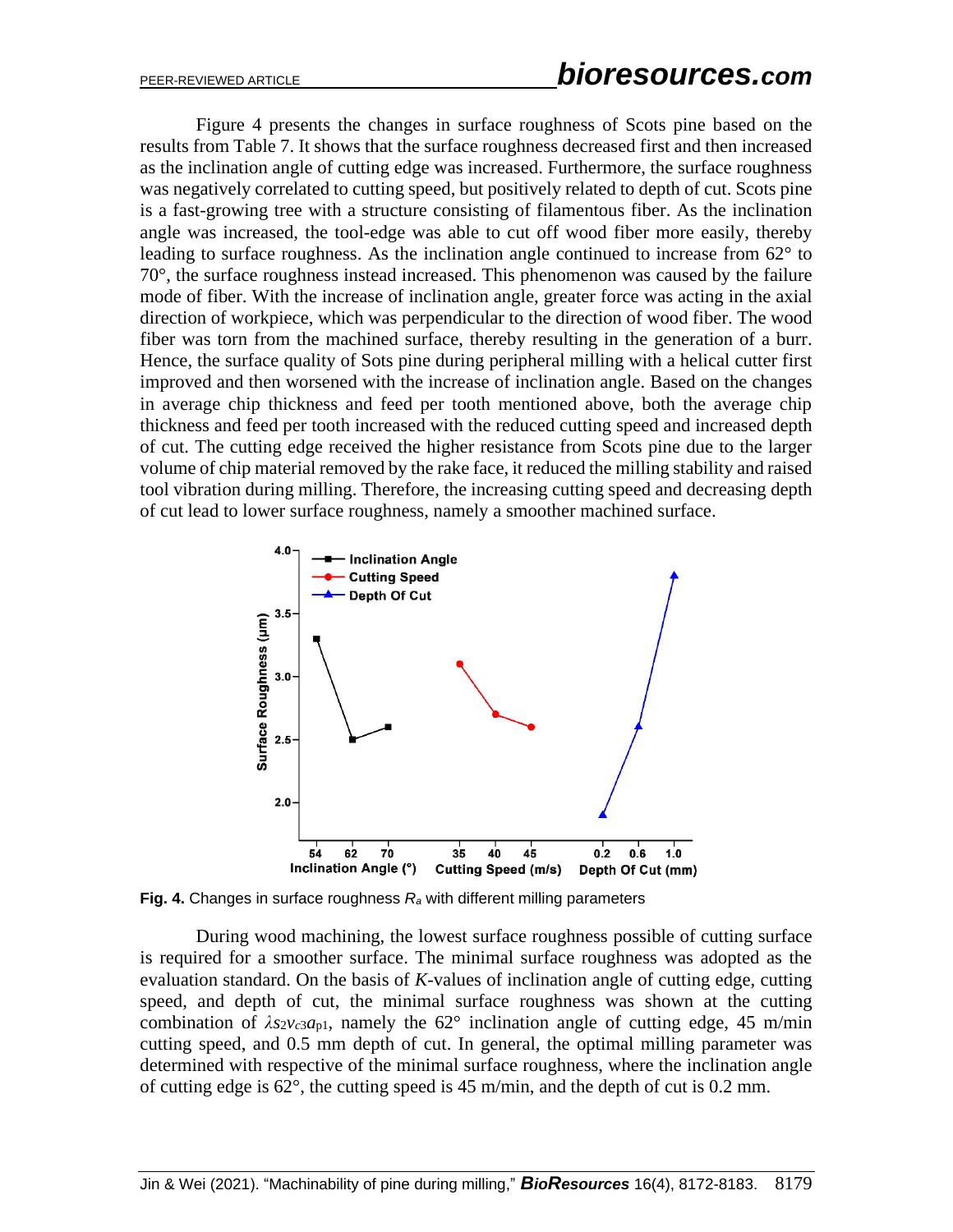#### **Research of Analysis of Variance on Surface Roughness**

The results from the ANOVA of surface roughness are shown in Table 8, and 95% confidence level was also selected ( $\alpha = 0.05$ ,  $F_{0.05} = 19.0$ ) (Kerr *et al.* 2000). According to the F-value of each factor, the significance of influence for each factor on surface roughness was demonstrated. The *F*-values of inclination angle (*Fλs*), cutting speed (*Fvc*), and depth of cut  $(F_{ap})$  were 4.5, 1.1, and 19.3, respectively. These results suggested that the influence of inclination angle and cutting speed on surface roughness are insignificant  $(F_{\lambda s} = 19.3 > 19.0$  and  $F_{\nu c} = 1.1 < 19.0$ , while depth of cut shows significant influence on the surface roughness ( $F_{ap}$  = 19.3 < 19.0).

| Factors           | Sum of Squares | Degrees of Freedom | F-value               | Prominence    |
|-------------------|----------------|--------------------|-----------------------|---------------|
| Inclination angle |                |                    | 4.5 $(F_{\lambda s})$ | Insignificant |
| Cutting speed     | 0.3            |                    | 1.1 $(Fvc)$           | Insignificant |
| Depth of cut      | 5.5            |                    | 19.3 $(F_{ap})$       | Significant   |
| Error             | 0.3            |                    |                       |               |
| Total             |                |                    |                       |               |

**Table 8.** ANOVA Results of Surface Roughness *R*<sup>a</sup>

#### **Optimization and Validation**

Based on the above results of range analysis and ANOVA for resultant force and surface roughness, the optimal combination of milling parameters with lowest resultant force were 70° inclination angle of cutting edge, 45 m/min cutting speed, and 0.2 mm depth of cut, and the optimal combination of milling parameters with minimal surface roughness were 62° inclination angle of cutting edge, 45 m/min cutting speed, and 0.2 mm depth of cut. Meanwhile, only depth of cut had a significant contribution to resultant force and surface roughness, while both inclination angle and cutting speed had an insignificant influence on resultant force and surface roughness.

Table 9 shows the results of optimization verification test, although the resultant force of No. 1 group was lower than that of No. 2 group, the surface roughness of No. 1 group was higher than that of No. 2 group. The continuously stable product quality is an important and key objective in industry, and the manufacturing quality control is one of the important factors that ensures final product quality and high productivity. In general, the optimal milling parameter for Scots pine was an inclination angle of 62°, a cutting speed of 45 m/min, and a depth of cut of 0.2 mm. It is recommended to apply those milling parameters at the finishing of Scots pine to improve the machining quality.

| No. | Inclination<br>Anale | Cutting<br>speed   | Depth of Cut     | <b>Resultant Force</b> | Surface Roughness |
|-----|----------------------|--------------------|------------------|------------------------|-------------------|
|     | 70°                  | $45 \text{ m/min}$ | $0.2 \text{ mm}$ | 81.8 N                 | um                |
|     | $62^\circ$           | $45 \text{ m/min}$ | $0.2 \text{ mm}$ | 103.0 N                | $1.5 \text{ µm}$  |

**Table 9.** Optimization Verification Test

### **CONCLUSIONS**

This paper investigated the cutting performance of Scots pine during peripheral milling using polycrystalline diamond (PCD) helical cutters. The main conclusions can be summarized as follows: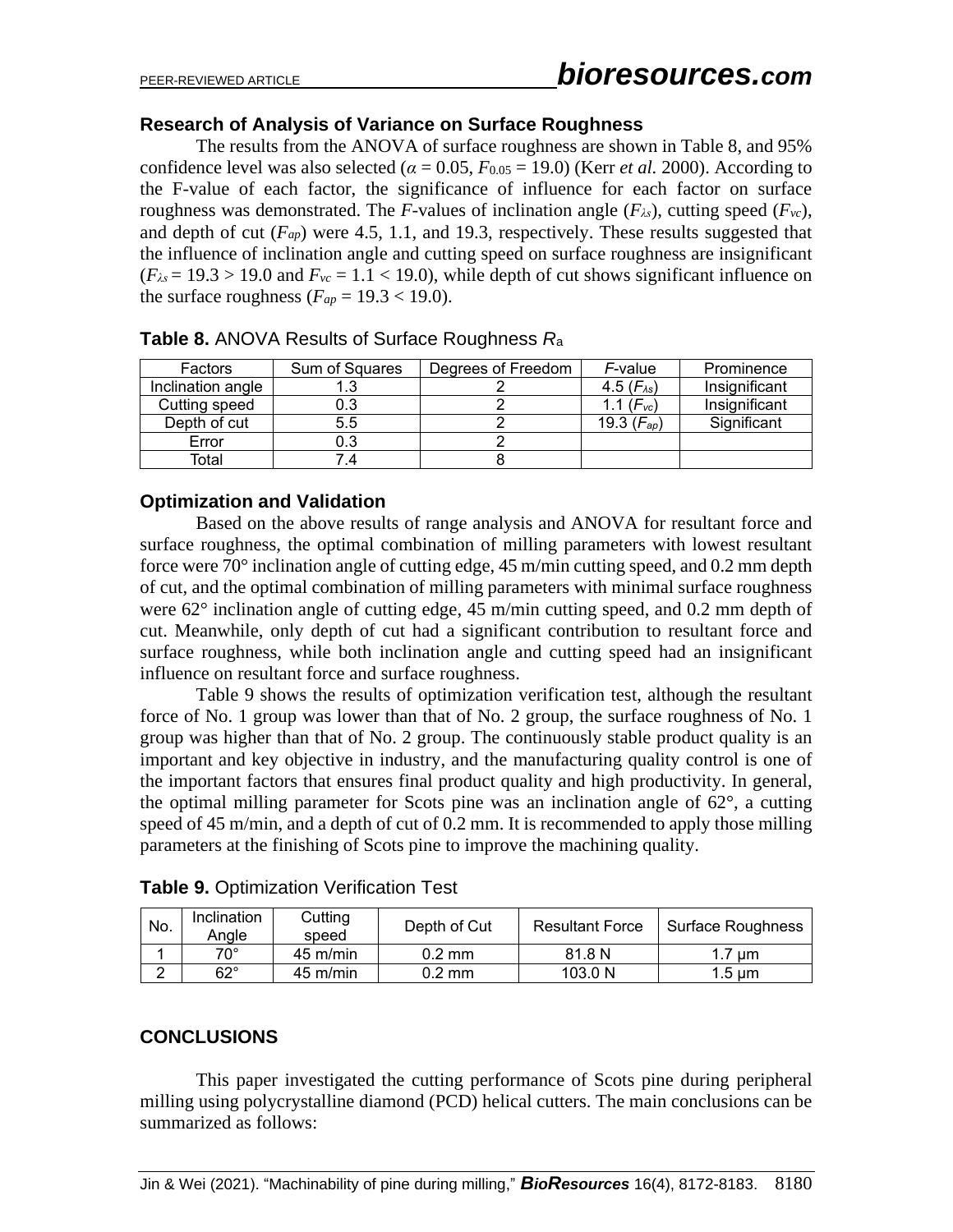- 1. Resultant cutting force was negatively correlated with the inclination angle of cutting edge and cutting speed but related to cutting speed. The surface roughness decreased first and then increased with increase of inclination angle, and it also showed increasing trends with decreasing speed and increasing depth of cut.
- 2. Depth of cut had the largest influence on the resultant cutting force, followed by cutting speed, and inclination angle of cutting edge. Meanwhile, depth of cut had the greatest effect on the surface roughness, followed by inclination angle of cutting edge and cutting speed.
- 3. Both inclination angle of cutting edge and cutting speed had insignificant contributions to the resultant force and surface roughness, while only the depth of cut had a significant impact on resultant force and surface roughness.
- 4. The optimized milling parameters were  $62^{\circ}$  inclination angle of cutting edge, 45 m/min cutting speed, and 0.2 mm depth of cut, it is proposed to be applied in finish machining of Scots pine with respect of high quality.

# **Author Contributions**

All authors contributed equally to the generation and analysis of experimental data, and the development of the manuscript.

# **Conflicts of Interest**

The authors declare no conflict of interest.

# **ACKNOWLEDGEMENTS**

This research was funded by the Industrial Design and Development for Doors [Grant number 028104451]. The authors are grateful to Jiangsu Pivot New Materials Co., Ltd. for supplying the Scots pine.

# **REFERENCES CITED**

- Abrao, A., Faria, P., Rubio, J., Reis, J., and Davim, J. (2007). "Drilling of fiber reinforced plastics: a review," *Journal of Materials Processing Tech.* 186(1-3), 1-7. DOI: 10.1016/j.jmatprotec.2006.11.146
- Ajani, J. (2011). "The global wood market, wood resource productivity and price trends: An examination with special attention to China," *Environmental Conservation* 38(1), 53-63. DOI: 10.1017/S0376892910000895
- Cao, P., Zhu, Z., Guo, X., Wang, X. A., and Zhang, C. (2019). "Cutting force and cutting quality during tapered milling of glass magnesium board," *Applied Sciences* 9(12), 2533. DOI: 10.3390/app9122533
- Chuchala, D., Ochrymiuk, T., Orlowski, K., Lackowski, M., and Taube, P. (2020). "Predicting cutting power for band sawing process of pine and beech wood dried with the use of four different methods," *BioResources* 15(1), 1844-1860. DOI:10.15376/biores.15.1.1844-1860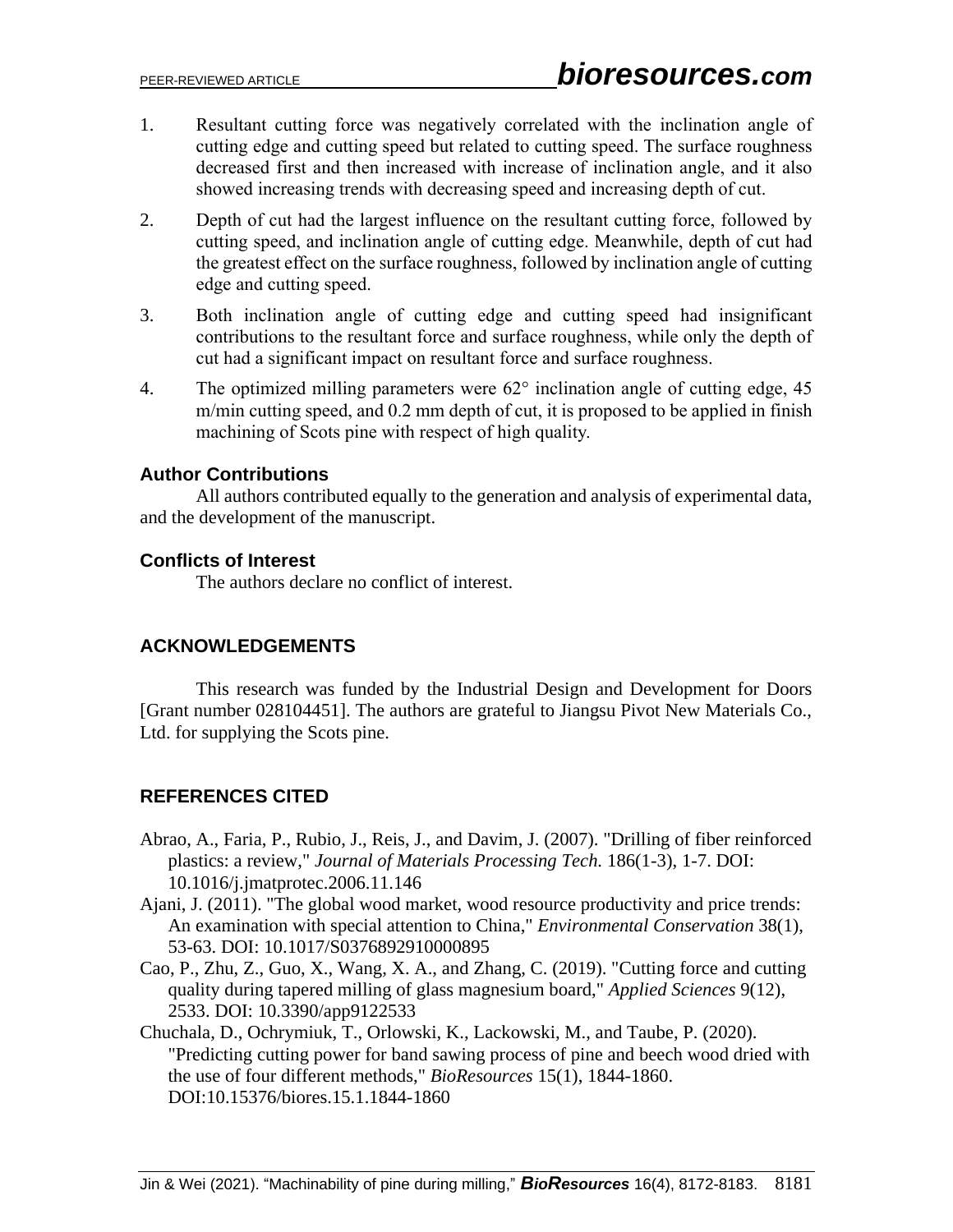- Chuchala, D., Orlowski, K., Sandak, A., Sandak, J., Pauliny, D., and Barański, J. (2014). "The effect of wood provenance and density on cutting forces while sawing scots pine (*Pinus Sylvestris L.*)," *BioResources* 9(3), 5349-5361. DOI:10.15376/biores.9.3.5349- 5361
- Davim, J., Clemente, V., and Silva, S. (2007a). "Evaluation of delamination in drilling medium density fibreboard," *Proceedings of the Institution of Mechanical Engineers Part B Journal of Engineering Manufacture* 221(4), 655-658. DOI: 10.1243/09544054JEM781
- Davim, J., Rubio, J., and Abrao, A. (2007b). "Delamination assessment after drilling medium-density fibreboard (MDF) by digital image analysis," *Holzforschung* 61(3), 294-300. DOI: 10.1515/HF.2007.066
- Davim, J., Gaitonde, V., and Karnik, S. (2008). "An investigative study of delamination in drilling of medium density fibreboard (MDF) using response surface models," *International Journal of Advanced Manufacturing Technology* 37(1-2), 49-57. DOI: 10.1007/s00170-007-0937-8
- Davim, J., Clemente, V., and Silva, S. (2009). "Surface roughness aspects in milling MDF (medium density fibreboard)," *International Journal of Advanced Manufacturing Technology* 40(1-2), 49-55. DOI: 10.1007/s00170-007-1318-z
- Epmeier, H., Johansson, M., Kliger, R., and Westin, M. (2007). "Material properties and their interrelation in chemically modified clear wood of Scots pine," *Holzforschung*  61(1), 149-142. DOI:10.1515/HF.2007.007
- Epmeier, H., and Kliger, R. (2005). "Experimental study of material properties of modified Scots pine," *Holz als Roh- und Werkstoff* 63(6), 430-436. DOI: 10.1007/s00107-005-0019-2
- Floyd, T., and Gurevitch, J. (1998). "Experiments in Ecology: Their logical design and interpretation using analysis of variance," *Quarterly Review of Biology* 73(4), 534- 535. DOI: 10.1016/S0169-5347(97)87394-6
- Gaitonde, V., Karnik, S., and Davim, J. (2008a). "Prediction and optimization of surface roughness in milling of medium density fiberboard (MDF) based on Taguchi orthogonal array experiments," *Holzforschung* 62(2), 209-214. DOI: 10.1515/HF.2008.030
- Gaitonde, V., Karnik, S., and Davim, J. (2008b). "Taguchi multiple-performance characteristics optimization in drilling of medium density fibreboard (MDF) to minimize delamination using utility concept," *Journal of Materials Processing Technology* 196(1-3), 73-78. DOI: 10.1016/j.jmatprotec.2007.05.003
- Guo, X., Li, R., Cao, P., Ekevad, M., Cristovao, L., Marklund, B., and Gronlund, A. (2015). "Effect of average chip thickness and cutting speed on cutting forces and surface roughness during peripheral up milling of wood flour/polyvinyl chloride composite," *Wood Research-Slovakia* 60(1), 147-156.
- Jaeger, T. (2008). "Categorical data analysis: Away from ANOVAs (transformation or not) and towards Logit Mixed Models," *Journal of Memory and Language* 59(4), 434-446. DOI: 10.1016/j.jml.2007.11.007
- Kerr, M. K., Martin, M., and Churchill, G. A. (2000). "Analysis of variance for gene expression microarray data," *Journal of Computational Biology* 7(6), 819-837. DOI: 10.1089/10665270050514954
- Kminiak, R., Orlowski, K., Dzurenda, L., Chuchala, D., and Banski, A. (2020). "Effect of thermal treatment of birch wood by saturated water vapor on granulometric composition of chips from sawing and milling processes from the point of view of its